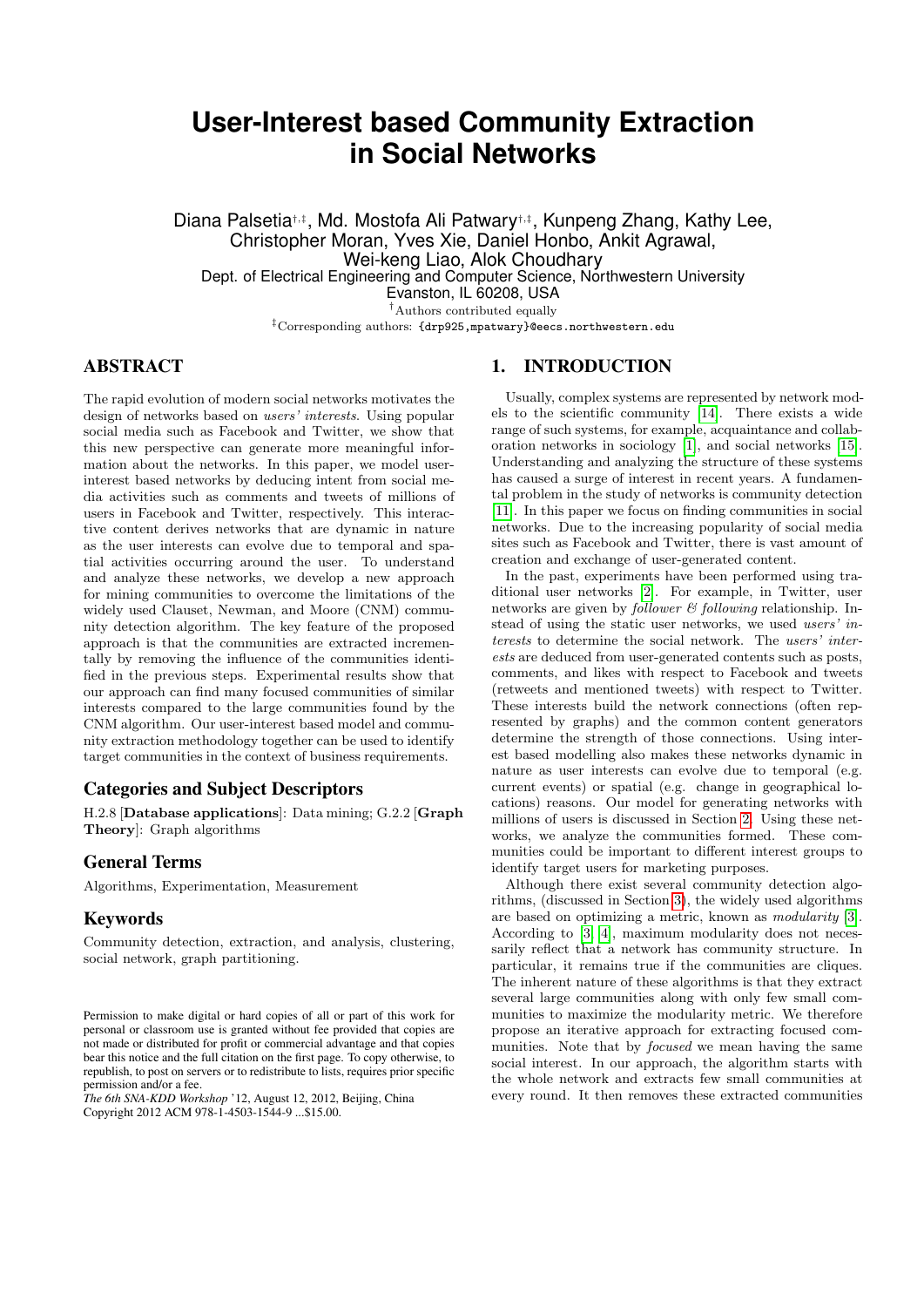from the whole network and runs the algorithm recursively for each of the big communities. The algorithm continues until it is not possible to further divide the communities into smaller ones or until each of the communities reaches a reasonable size. The proposed technique has been experimented using datasets obtained from existing social networking services, for example, Facebook and Twitter. Experimental results show that this algorithm can extract focused communities that conform with both objective facts and intuitions.

The remainder of this paper is organized as follows. In Section [2](#page-1-0) we describe our approach to model social networks. In Section [3,](#page-1-1) we present a brief literature review on community extraction algorithms and our new approach to extract communities. In Section [4,](#page-3-0) we describe our experimental methodology, and the results. We conclude our work and propose future work in Section [5.](#page-4-7)

### <span id="page-1-0"></span>2. DATA MODELLING

Our data is collected from two widely used social media platforms: Facebook and Twitter. Users' interests are drawn from Facebook walls and Twitter user profiles. Both Facebook walls and Twitter profiles are a medium for individuals, groups or businesses to post content such messages, promotions or campaigns. These sites also have the capability for other users to interact and engage by allowing users to reply or comment on the already posted content. This interactive content reflects the users' interests for Facebook walls or Twitter profiles. To deduce users' interests on Facebook, we therefore consider user comments made for post on the Facebook walls and use them to formulate the network for our experiments. The user comments, and user information from specific walls is publicly available and collected using Facebook  $API<sup>1</sup>$  $API<sup>1</sup>$  $API<sup>1</sup>$ . Similarly, for Twitter the interest is deduced by *tweets*. A *tweet* is a message with up to 140 characters pertaining to a particular Twitter profile. The publicly available user tweets of a Twitter profile, and information of users who tweeted on these profiles is collected using Twitter API[2](#page-0-0) . In the experiments, the data collected up to June, 2011 is used.

From the gathered data we assimilate information regarding unique users, who have shown interests on Facebook and Twitter. This is done by extracting user identifiers from Facebook comments and Twitter tweets made for specific walls and profiles. Further, we also determine the common users between any two Facebook walls or Twitter profiles. We represent this data as a symmetric square matrix,  $M$ , of dimension equal to the number of *walls/profiles*. Each diagonal entry of  $M$ , say,  $M[i, i]$  represents the number of unique users of *wall/profile i* and any other entries  $M[i, j]$ , where  $i \neq$  $j$  denote the number of common users between  $wall/profile$  i and wall/profile j. For a wall/profile i, high value of  $M[i, i]$ indicates the popularity of  $i$  amongst the masses. Between two walls/profiles i and j, higher value of  $M[i, j]$  indicates more users are interested in both walls/profiles.

In our experiment, we consider 2, 000 Facebook walls and 339 Twitter profiles. To serve as ground truth for our community extraction algorithm, we chose known walls and profiles from interests such as sports, news, politics, business, travel, and entertainment. We therefore have  $2000 \times 2000$ 

<span id="page-1-2"></span>Table 1: Matrix structural properties

|              | fb_dyn               | tw_dyn  |
|--------------|----------------------|---------|
| Max(uu)      | 766,700              | 173,100 |
| Avg $(uu)$   | 14,070               | 6,946   |
| $Max$ (cu)   | 30,443               | 11,907  |
| Avg $(cu)$   | 10                   | 46      |
| Total $(uu)$ | 22,795,352 2,215,581 |         |

matrix for Facebook and  $339 \times 339$  matrix for Twitter. Table [1](#page-1-2) provides structural information on the Facebook and Twitter matrices. For the matrices, we denote the number of common users and unique users by cu and uu, respectively.

Since the usual community extraction algorithms take graphs as input, we convert each of these matrices to an undirected graph  $G = (V, E)$ , where V represents the walls or profiles and E represents edges between them. We assign an edge between two walls or profiles if the common user count is greater than zero. Also since we want to find communities of similar interests, the edges contain weights to indicate strength of the connection. The weight between two vertices i and j, denoted by  $w[i, j]$ , is determined by Jaccard index (similarity coefficient) [\[8\]](#page-4-8) as shown in Equation [1.](#page-1-3)

<span id="page-1-3"></span>
$$
w[i,j] = \frac{M[i,j]}{M[i,i] + M[j,j] - M[i,j]}
$$
 (1)

The denominator represents the number of unique users and the numerator represents the number of common users in Equation [1.](#page-1-3) The weight value is in the range 0 to 1. Therefore, value closer to 1 indicates that the walls/profiles are more similar.

Twitter provides follower-following relationship through their API, we therefore are able to generate static network for the same 339 Twitter profiles. The structural properties of the Twitter networks and Facebook network are given in Table [2.](#page-1-4) The Twitter networks are denoted by  $tw\_stat$ (static) and  $tw\_dyn$  (dynamic). The Facebook network is denoted by  $fb\_dyn$  (dynamic). Note that the user's networks in Facebook are not available publicly, we therefore don't have static network for our experiments.

<span id="page-1-4"></span>Table 2: Structural properties of the social networks

|                      | $fb\_dyn$ | $tw\_dyn$ | $tw\_stat$ |
|----------------------|-----------|-----------|------------|
| Edges                | 965,605   | 33.418    | 3703       |
| Maximum Degree       | 1,937     | 303       | 125        |
| Average Degree       | 965       | 197       | 22         |
| Singleton vertices   | 33        | 20        | 27         |
| Connected components | 34        | 21        | 29         |

## <span id="page-1-1"></span>3. COMMUNITY EXTRACTION

The community detection problem is typically formulated as finding a partition  $C = \{c_1, \ldots, c_k\}$  of a simple graph  $G = (V, \widetilde{E})$ , where  $\forall_i, c_i \subseteq V$  and  $\forall_{i,j}, c_i \cap c_j = \emptyset$ , which gives tight or meaningful communities in some suitable sense. C is also known as a *clustering* of  $G$ . We use  $k$  to denote the number of resulting communities, that is,  $|C| = k$ .

In recent years many new algorithms for detecting communities have been proposed, most of which belong to one of the two broad categories, divisive and agglomerative. One such divisive approach is proposed in [\[12\]](#page-4-9) where the edges with largest *betweenness* (number of shortest paths passing through an edge) are removed one by one to split the graph

<sup>1</sup>http://developers.facebook.com/

<sup>2</sup>https://dev.twitter.com/docs/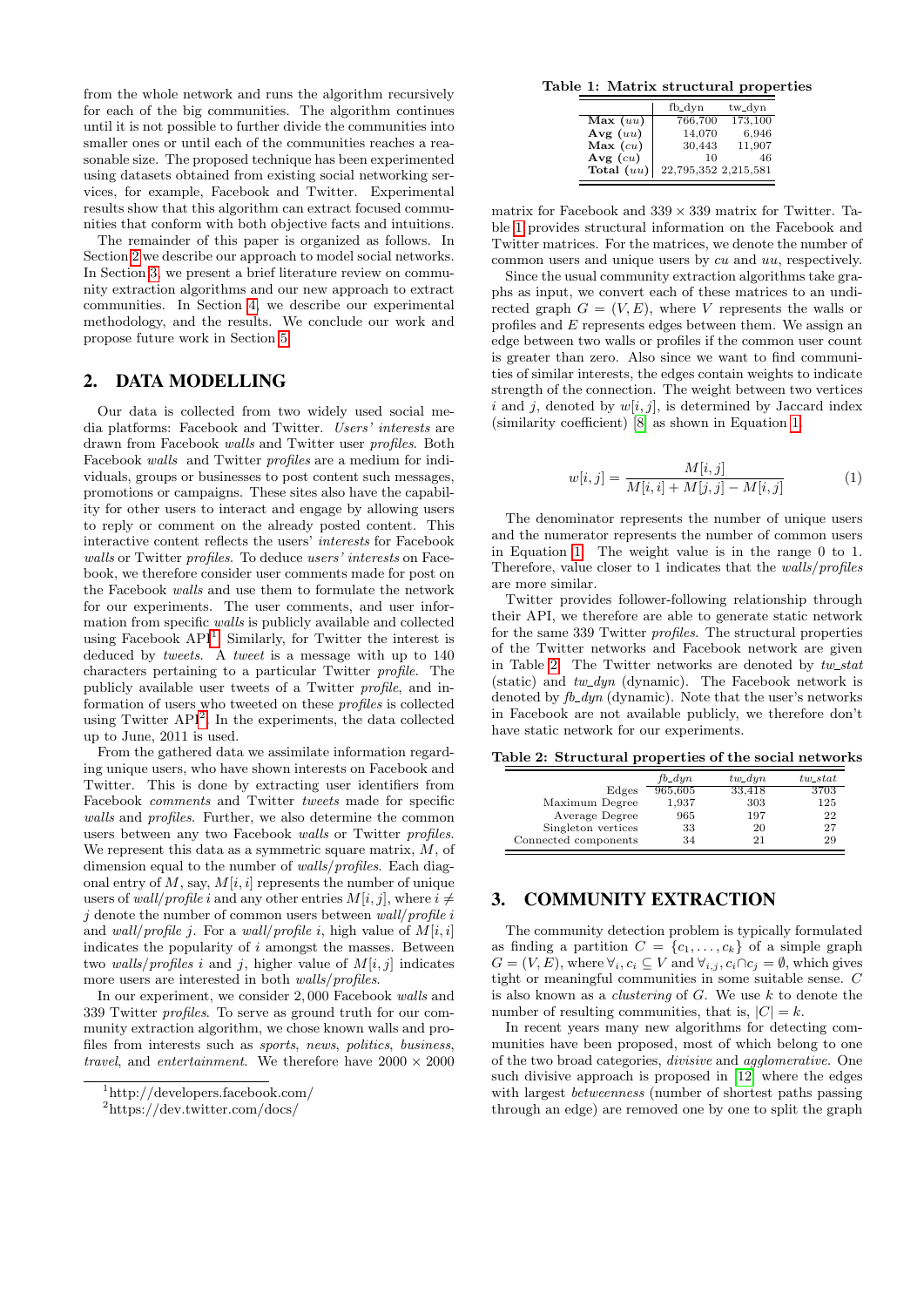into communities hierarchically. Several fast agglomerative algorithms (also, known as hierarchical approach) have been developed in recent years [\[10,](#page-4-10) [13,](#page-4-11) [16\]](#page-4-12). Agglomerative algorithms iteratively group the vertices into communities. Different methods exist depending on the way of choosing communities to merge at each step. A greedy algorithm of this type proposed in  $[10]$  starts with n communities corresponding to the vertices of  $G$ . The algorithm then merges communities in order to optimize a function called *modularity*, which is a goodness measure of a division. A division is good when there are many edges within communities and only a few between them. This algorithm has been improved in [\[2\]](#page-4-4).

The approach we introduce in this paper works on top of existing community extraction algorithms, we therefore explain our approach from the viewpoint of one such existing algorithm. Several open source software packages, for example, SNAP Stanford [\[7\]](#page-4-13), and SNAP Berkeley [\[9\]](#page-4-14) include the implementation of the well known and widely used community extraction algorithms, for example, Girvan, Newman algorithm [\[5\]](#page-4-15) and Clauset, Newman, and Moore (CNM) algorithm [\[2\]](#page-4-4). Since CNM algorithm [\[2\]](#page-4-4) is quite efficient and widely used, we use this in our algorithm. We now present a brief overview on CNM algorithm and then present our proposed algorithm in Section [3.2.](#page-2-0)

### 3.1 CNM Algorithm

We first define the modularity metric formally as this is the basis of the CNM algorithm. Modularity is a quantitative measure of the quality of a partition of a graph. This can be used to compare the quality of different clusterings of the same graph. The formulation of modularity reflects the idea of higher number of intra-community edges compared to inter-community edges as explained subsequently. Let  $e_{ij}$  denotes one-half of the fraction of edges in a graph that connects vertices in community  $i$  to those in community j. Therefore,  $e_{ij} + e_{ji}$  is the total fraction of such edges for communities i and j. Let  $e_{ii}$  be the fraction of edges that fall within group *i*. Then  $\sum_i e_{ii}$  is the total fraction of edges that fall within groups and  $a_i = \sum_j e_{ij}$  be the total fraction of all ends of edges that are attached to vertices in group  $i$ . Therefore, the modularity  $Q$  of a clustering  $C$  is defined as:

<span id="page-2-1"></span>
$$
Q(C) = \sum_{i} (e_{ii} - a_i^2) \tag{2}
$$

As can be seen in Equation [2,](#page-2-1) to maximize modularity, the first term should be high whereas the second term should be low. This reflects the concept of community clearly. The value of Q approaching 1 indicates strong community structure [\[12\]](#page-4-9). CNM algorithm selects the best cut by looking for the maximal value of modularity as it represents the best community structure. CNM algorithm also works with weighted graphs, the only difference is while computing modularity, it uses edge weights instead of degrees in Equation [2.](#page-2-1) More details on CNM algorithm can be found in  $[2, 12]$  $[2, 12]$ . In the rest of the paper by GREEDYAGGLOMER- $ATIVE(GA)$  algorithm [\[9\]](#page-4-14), we mean an algorithm that first calls CNM algorithm for graph  $G$ , then finds the maximum modularity, and outputs the clustering  $C$  of graph  $G$  as the set of resulting communities.

## <span id="page-2-0"></span>3.2 Our Approach

Modularity has been widely used as a metric in extracting communities in the last decade [\[2,](#page-4-4) [7,](#page-4-13) [9,](#page-4-14) [12\]](#page-4-9). However, according to [\[4\]](#page-4-6), maximum modularity does not necessarily mean that a graph has community structure. In particular, it remains true if the communities are cliques. Therefore, using modularity to extract communities results in large modules (communities), which in turn could be comprised of smaller modules.

Visually analyzing the communities on several social network datasets derived from our user-interest based model, we noticed that the communities in general are small in size even if the dataset is large. It could also happen that the edge densities between communities are high and deserve merging between them, although keeping them separate, we find focused communities. Looking at the big communities found by the GA algorithm, for the Facebook and Twitter dataset, we observe that one can easily identify the focused communities related to sports, politics, news, and so on.

In this section, we therefore present a new approach that can further divide these big communities into small focused communities. Note that while extracting small communities from each of the big communities, we only consider the subgraph that contains only those vertices that belong to the big community. The reason behind this is that the edges connecting a big community to other communities have already been considered while identifying the previous communities. At this moment we are only interested in dividing the current big community into smaller ones. Since our approach incrementally extracts several meaningful communities in every round, we call this approach the incremental community extraction algorithm, denoted by Incre-Comm-EXTRACTION(INC).

Our algorithm works in a recursive fashion. At the beginning of every round, we call the GA algorithm and for each community that the GA algorithm outputs, our algorithm either declares that as a final community or recalls our algorithm recursively for that community to divide it further. When GA algorithm fails to divide the input graph, our algorithm outputs that graph as a resulting community. One can also stop dividing a community when the community reaches size s, an upper bound on the community size, which is an input parameter. The details of INC algorithm are outlined in Algorithm [1.](#page-2-2)

Algorithm 1 Template for Incremental Community Extraction (INC) algorithm.

<span id="page-2-2"></span>

|     | 1: <b>procedure</b> INCRE-COMM-EXTRACTION( $G_r$ ) |                                   |
|-----|----------------------------------------------------|-----------------------------------|
| 2:  | $C' \leftarrow$ GREEDY AGGLOMERATIVE $(G_r)$       |                                   |
| 3:  | if $ C'  = 1$ then                                 |                                   |
| 4:  | Let $c_1$ be the only community.                   | $\triangleright c_1 = V(G_r)$     |
| 5:  | $C \leftarrow C \cup c_1$                          |                                   |
| 6:  | return                                             |                                   |
| 7:  | $c' \leftarrow \emptyset$                          |                                   |
| 8:  | for each community $c_i \in C'$ do                 |                                   |
| 9:  | if $ c_i =1$ then                                  |                                   |
| 10: | $c' \leftarrow c' \cup c_i$                        |                                   |
| 11: | else if $ c_i  \leq s$ then                        | $\triangleright$ Optional feature |
| 12: | $C \leftarrow C \cup c_i$                          |                                   |
| 13: | else                                               |                                   |
| 14: | $G_i \leftarrow G(V(c_i), E(c_i))$                 |                                   |
| 15: | INCRE-COMM-EXTRACTION $(G_i)$                      |                                   |
| 16: | if $ c'  \neq 0$ then                              |                                   |
| 17: | $C \leftarrow C \sqcup c'$                         |                                   |
|     |                                                    |                                   |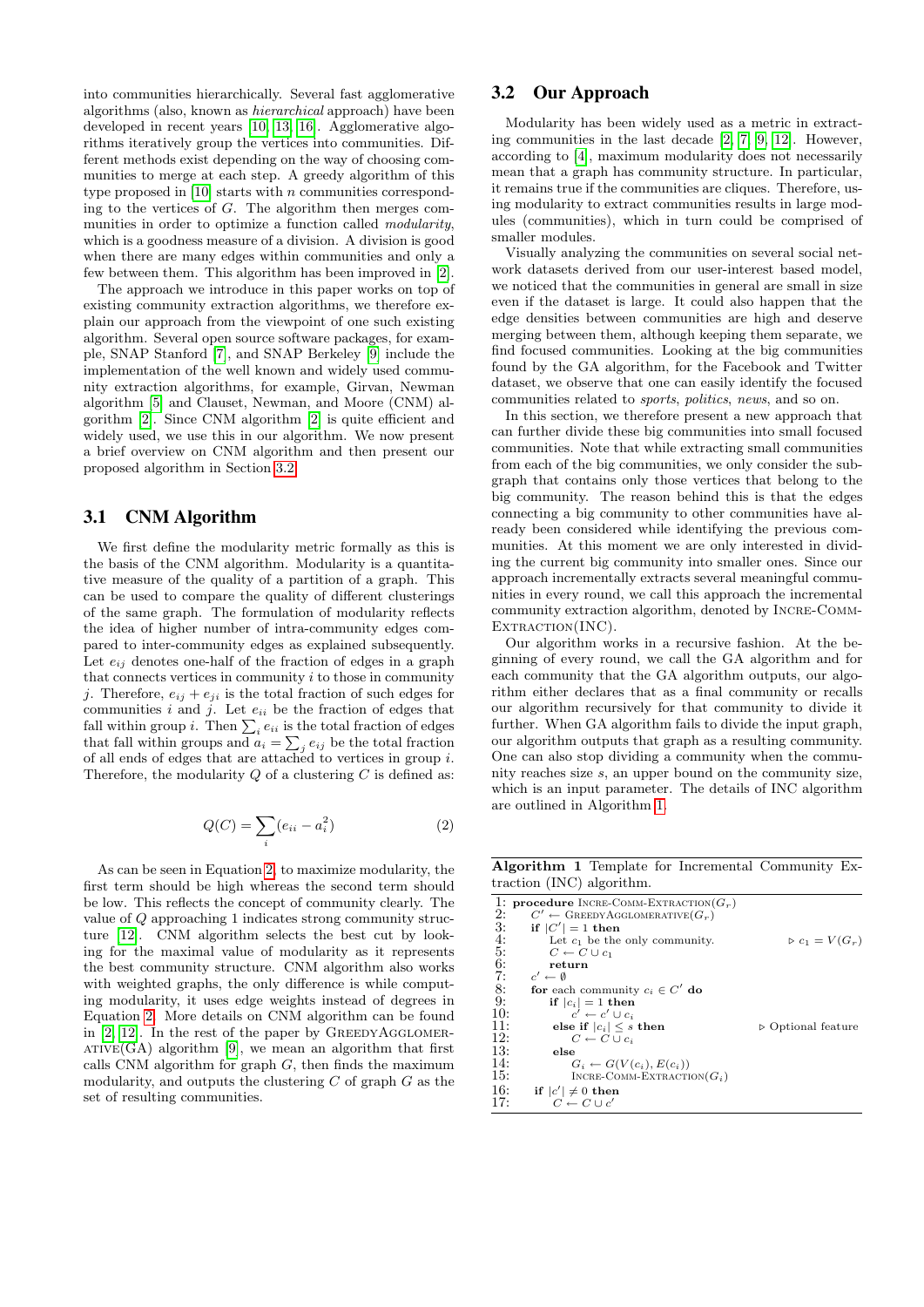Note that the idea of INC algorithm is similar to [\[18\]](#page-4-16) (although they use a much different approach called Tabu Search). However, the INC algorithm extracts several small communities at every round instead of extracting a single community per round as in [\[18\]](#page-4-16). Moreover, while extracting communities from a big community, INC algorithm disregards the connections of a big community with the outside world as they have already been considered in earlier rounds. Although our algorithm is hierarchical in nature, this is not to be confused with [\[6\]](#page-4-17), which uses similarity metric as distance metric and then applies agglomerative hierarchical clustering algorithm to find clusters or communities.

Based on the complexity of CNM and INC algorithm (details are skipped), the INC algorithm may call GA algorithm n times in worst case. But, our experiments show that the ratio of the time taken by INC algorithm and GA algorithm is much smaller than  $n$ . In the case of Facebook dataset, the INC algorithm takes 4 times longer to run. With respect to Twitter datasets, the INC algorithm takes 3.7 times for dynamic network and 18.3 times for the static network.

### <span id="page-3-0"></span>4. RESULTS AND DISCUSSION

Our experiments were performed on an Intel $(R)$  Xeon $(R)$ E7540 processor running at 2 GHz. Our algorithms were implemented in C and compiled with GCC version 4.4.5 using the -O3 flag.

Table [3](#page-3-1) shows the number of communities found by INC and CNM algorithm (denoted by inc and cnm, respectively) for Twitter networks. The table also shows the number of disjoint cliques (denoted by *cliq*). As the clique size increases, frequency decreases. Most of the cliques have size less than 5. CNM algorithm was not able to identify these small size cliques as can be seen the frequencies of small sized communities is not high, rather it generates large communities. This is because CNM algorithm merges most of cliques to form a large community (sizes 73, 103, and 128 for  $tw\_dyn$ and sizes 71 and 184 for  $tw\_stat$ ) to maximize the modularity. On the other hand, our INC algorithm has been able to successfully extract the small size cliques as the frequencies of the small size communities is higher than large size communities. We observed similar results for frequencies of community and clique size in Facebook network.

<span id="page-3-1"></span>Table 3: Frequencies of community and clique size in Twitter networks.

|                | $tw\_dyn$      |                      | $tw\_stat$     |          |                | $tw\_dyn$      |                                | $tw\_stat$     |          |                |          |              |          |
|----------------|----------------|----------------------|----------------|----------|----------------|----------------|--------------------------------|----------------|----------|----------------|----------|--------------|----------|
| size           |                | inc cnm cliq inc cnm |                |          |                | clia           | size inc cum cliq inc cum cliq |                |          |                |          |              |          |
|                | 20             | $\Omega$             | 50             | 27       | 0              | 101            | 15                             | $\Omega$       | $\Omega$ | 1              |          |              |          |
| $\overline{2}$ | 16             |                      | 12             | 23       | 2              | 37             | 21                             |                |          | ۰              |          | $\mathbf{0}$ | 0        |
| 3              | 13             | $\overline{2}$       | $\mathbf{1}$   | 29       | $\overline{0}$ | 13             | 26                             |                |          | ۰              | 0        | $\mathbf{0}$ |          |
| $\overline{4}$ | 14             | $\overline{0}$       | 3              | 19       |                | 5              | 31                             | $\overline{0}$ | 0        | 1              |          |              |          |
| 5              | 11             | 0                    | $\overline{2}$ |          | $\overline{0}$ | 5              | 32                             | $\Omega$       | $\Omega$ | $\overline{1}$ |          |              |          |
| 6              | $\frac{4}{5}$  | $\Omega$             | $\overline{0}$ | 3        | $\overline{0}$ | 3              | 37                             |                |          | ۰              | $\Omega$ |              |          |
| 7              |                |                      | $\overline{1}$ | 3        | $\overline{0}$ | $\overline{2}$ | 71                             |                |          | ۰              | $\Omega$ |              |          |
| 8              | $\frac{2}{2}$  | $\overline{0}$       | $\mathbf{1}$   |          | $\overline{0}$ | $\overline{0}$ | 73                             | $\overline{0}$ |          | $\overline{0}$ |          |              |          |
| 9              |                | 0                    | 0              |          |                | ۰              | 103                            | $\overline{0}$ |          | $\overline{0}$ |          |              |          |
| 10             | $\overline{2}$ | 0                    | $\overline{0}$ |          |                |                | 128                            | $\overline{0}$ | 1        | $\overline{0}$ |          |              |          |
| 11             | 1              | $\Omega$             | $\overline{0}$ | 0        | 0              |                | 147                            | $\Omega$       | $\Omega$ | $\overline{1}$ |          |              |          |
| 12             |                |                      | ۰              | $\Omega$ |                |                | 184                            |                |          | ۰              | $\Omega$ |              | $\Omega$ |
| 13             | 1              | $\Omega$             | 0              |          |                |                | ۰                              |                |          |                |          |              |          |

Next, we showcase the extracted communities using our algorithm. Usually the communities found by community extraction algorithms are represented as dendrograms [\[2,](#page-4-4) [5,](#page-4-15) [10\]](#page-4-10). Since the dendrograms are quite big in our case, we present partial dendrograms both for Facebook (Figure [2\)](#page-4-18) and Twitter (Figure [1\)](#page-3-2). Each internal node in the dendro-

grams represents a community whereas each leaf node is a wall/profile. The full dendrograms of all the above men-tioned graphs can be found at our website<sup>[3](#page-0-0)</sup>. Since we used known 2,000 Facebook walls and 339 Twitter profiles, we are able to verify the category of each wall and label the wall/profile and other affiliations in the group as well.



<span id="page-3-2"></span>Figure 1: NBA Basketball - Dynamic.

In Figure [1,](#page-3-2) partial dendrogram displays communities from the Twitter dataset for the category NBA Basketball. Our User-Interest based approach is able to closely model the explicit static network (not shown) and finds more affiliations based on the user interests i.e. the dynamic network is able to capture more affiliations that may not similarly labeled but if looked closely they were indirectly affiliated. For example, in Figure [1,](#page-3-2) TMobile is captured into community c<sup>96</sup> because TMobile hosted many events at the 2011 NBA All-Star Game[4](#page-0-0) . This is a very interesting result because dynamic networks are constantly changing, we can capture affiliations which are temporal in nature and thus strengthening the case for viewing dynamic networks compared to static networks. Therefore, this study can help businesses to identify target communities for marketing purposes.

In Figure [2,](#page-4-18) we look at a partial branch of the dendrogram of Facebook network represented by node  $c_{230}$ . Our approach has successfully extracted several focused communities that belong to categories such as  $Technology(c_{231})$ , Consumer Merchandize( $c_{232}$ ), Retail( $c_{243}$ ), Travel & Leisure( $c_{244}$ ), Food  $(c_{248})$  and Baby Products $(c_{251})$ . We got many more interesting focused communities, which can be found at<sup>[3](#page-0-0)</sup>. Note that most of these focused communities found by our INC algorithm belong to one large community using CNM algorithm, which always tries to maximize the modularity.

As mentioned previously, modularity might not reflect the right community structure, we therefore use modularity density, introduced in  $[17]$ , as a metric to compare the quality between CNM and INC algorithm. Modularity density is defined as the sum over the clusters of the ratio between the difference of the internal and external degrees of the

<sup>3</sup>pulse.eecs.northwestern.edu/∼drp925/inc/graph.php

<sup>4</sup>http://newsroom.t-mobile.com/articles/t-mobile-nbaall-star-wade-barkley-basketball